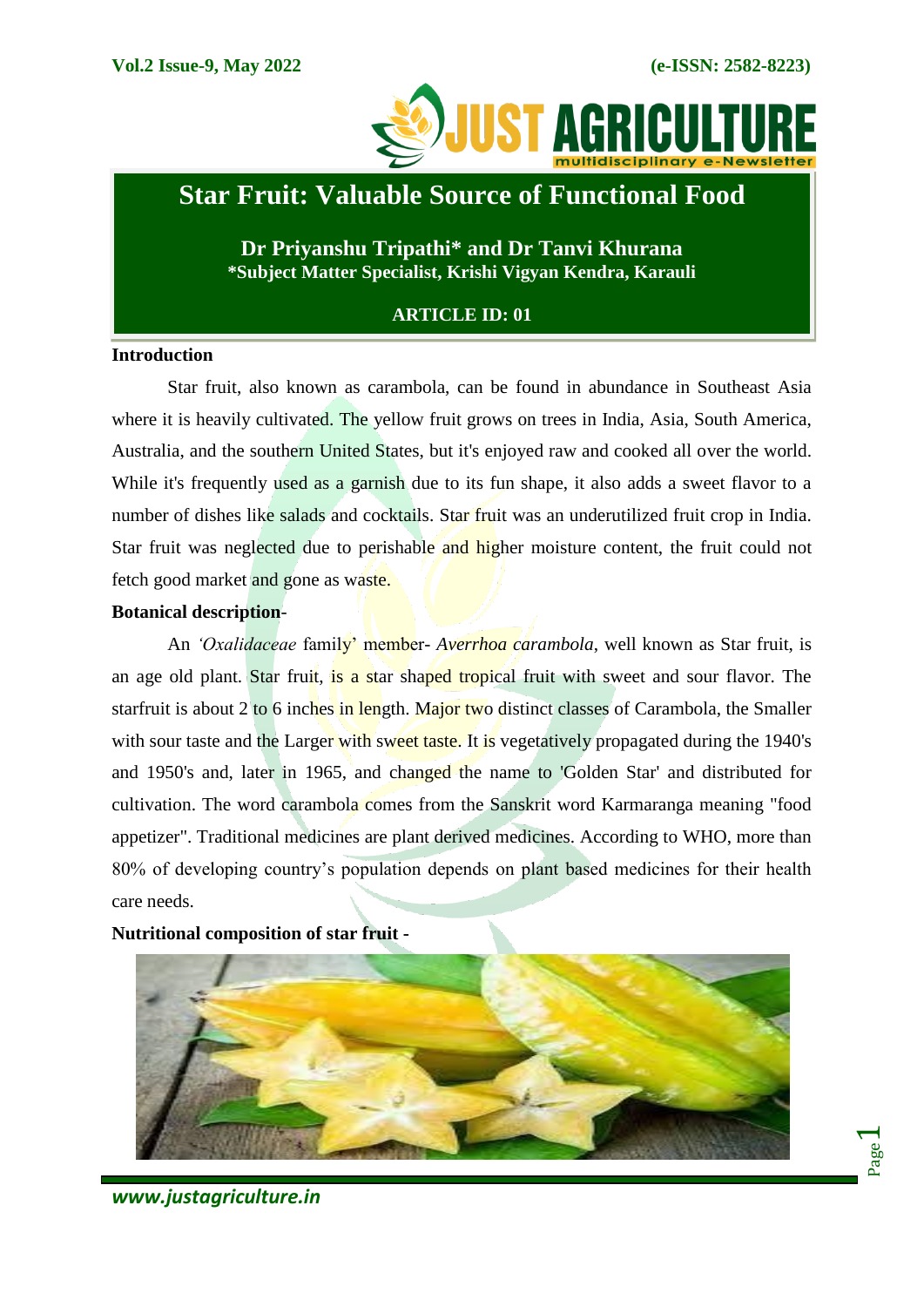

 Star fruit is a low-calorie but high- fibre food that makes it exceptionally healthy. It is also low on fat but loaded with Vitamin B, Vitamin C, sodium, potassium, [iron](https://www.healthifyme.com/blog/11-iron-rich-vegetarian-foods-that-you-must-add-to-your-diet/) and several important antioxidants making it an all-round healthy snack.

| <b>Nutrients</b>     | Value per 100 mg     |
|----------------------|----------------------|
| Calories             | 35.7                 |
| Water                | 92%                  |
| Cholesterol          | 0 <sub>mg</sub>      |
| Moisture             | 89000-91000 mg       |
| Protein              | $380$ mg             |
| Fat                  | 80 mg                |
| Carbohydrate         | $\overline{9380}$ mg |
| Fiber                | $0.80 - 0.90$        |
| <b>Minerals</b>      |                      |
| Calcium              | $4.4 - 6.0$ mg       |
| Phosphorous          | $15.5 - 21.0$ mg     |
| <b>Iron</b>          | $0.32 - 16.5$ mg     |
| Ash                  | $0.26 - 0.40$ mg     |
| Magnesium            | $10 \text{ mg}$      |
| Potassium            | $133 \text{ mg}$     |
| Sodium               | $2000$ mg            |
| <b>Vitamins</b>      |                      |
| Thiamine             | $0.03 - 0.038$ mg    |
| Riboflavin           | $0.019 - 0.03$ mg    |
| Carotene             | $0.003 - 0.552$ mg   |
| Vitamin <sub>C</sub> | $34$ mg              |
| Vitamin A            | 61 IU                |
| Ascorbic acid        | $26.0 - 53.1$ mg     |
| Niacin               | $0.294 - 0.38$ mg    |

Table 1: Nutritional Value of Averrhoa carambola<sup>[25,26]</sup>.

## **Medicinal uses**:

Star fruits are considered to have a number of beneficial health effects. These include antioxidant, hypoglycemic, hypotensive, hypo-cholesterolemic, anti-inflammatory, antiinfective, antitumor, and immune-boosting effects. Traditionally Star fruit is used as home remedy for hangovers and sunburns. Star fruit also helps to cure cough, fever, ulcers and sore throats. The leaves of star fruit can be used to treat stomach ulcers and also improves digestion. In India, the ripe fruit is administered to halt hemorrhages and to relieve bleeding hemorrhoids; and the dried fruit or the juice may be taken to counteract fevers.

#### **Conclusion:**

Star Fruit also known as Carambola. Star fruit is believed that it may have originated from Sri Lanka or Moluccas, Indonesia, but has been cultivated in the Indian Subcontinent and Southeast Asia for hundreds of years. The fruit is about 5 to 15 centimeters (which means 2 to 6 inches) in length and is in shape of oval. They are rich in antioxidants, potassium, and vitamin C; and low in sugar and sodium. Value addition of Star fruit into processed products will enhance the health benefits of consumers due to many bioactive components present.